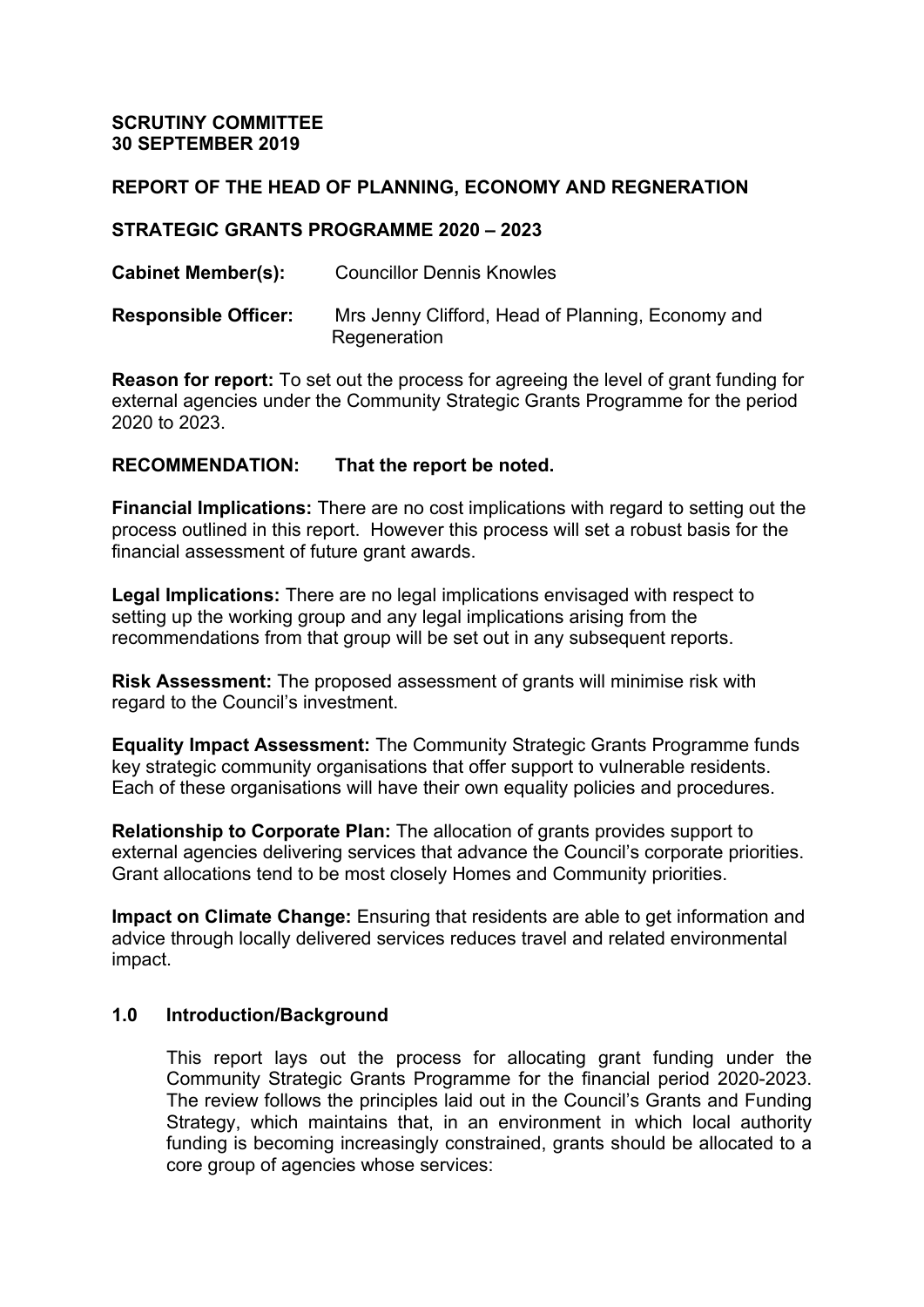- (a) complement and expand upon the services already provided by the Council;
- (b) demonstrably contribute to the Council's priorities, as detailed in its Corporate Plan;
- (c) offer choice to residents;
- (d) bring social and economic benefit, and
- (e) provide best value.

## **2.0 Grants Review 2017- 2020**

- 2.1 Through the last Grants Review, the Council awarded three-year funding for the period 1 April 2017 to 31 March 2020 under the following categories:
	- 1. Welfare Advice and Information Services, including debt advice, money advice and housing advice;
	- 2. Community Transport Services; and
	- 3. Support for Community Organisations.
- 2.2 Grants were awarded to six external agencies which were seen to deliver services that complement the Council's own service provision and which contribute to the social wellbeing and economic prosperity of the district.
	- Welfare Advice and Information Services
		- o Age UK Mid Devon,
		- o Churches Housing Action Team (CHAT),
		- o Citizens Advice.
	- The Community Transport Services
		- o Tiverton and District Community Transport Association, (now known as Mid Devon Mobility)
	- Support for Community Organisations
		- o Involve Voluntary Action in Mid Devon
		- o The Onion Collective.
- 2.3 The three-year funding agreement with the Onion Collective, a Somerset based social enterprise specialising in regeneration projects, was intended to help develop large scale, flagship projects across the district. However, few meaningful projects of this type came forward and the agreement was cancelled by mutual consent at the start of the financial year 2019/20.
- 2.4 As part of the funding agreement, each grant funded organisation is required to (a) report regularly on an agreed set of key performance indicators and (b) give a presentation on their work to the Community Policy Development Group. With the exception of the Onion Collective, which was subject to a slightly different arrangement due to the nature of the expertise provided, all funded agencies have satisfied the above conditions.